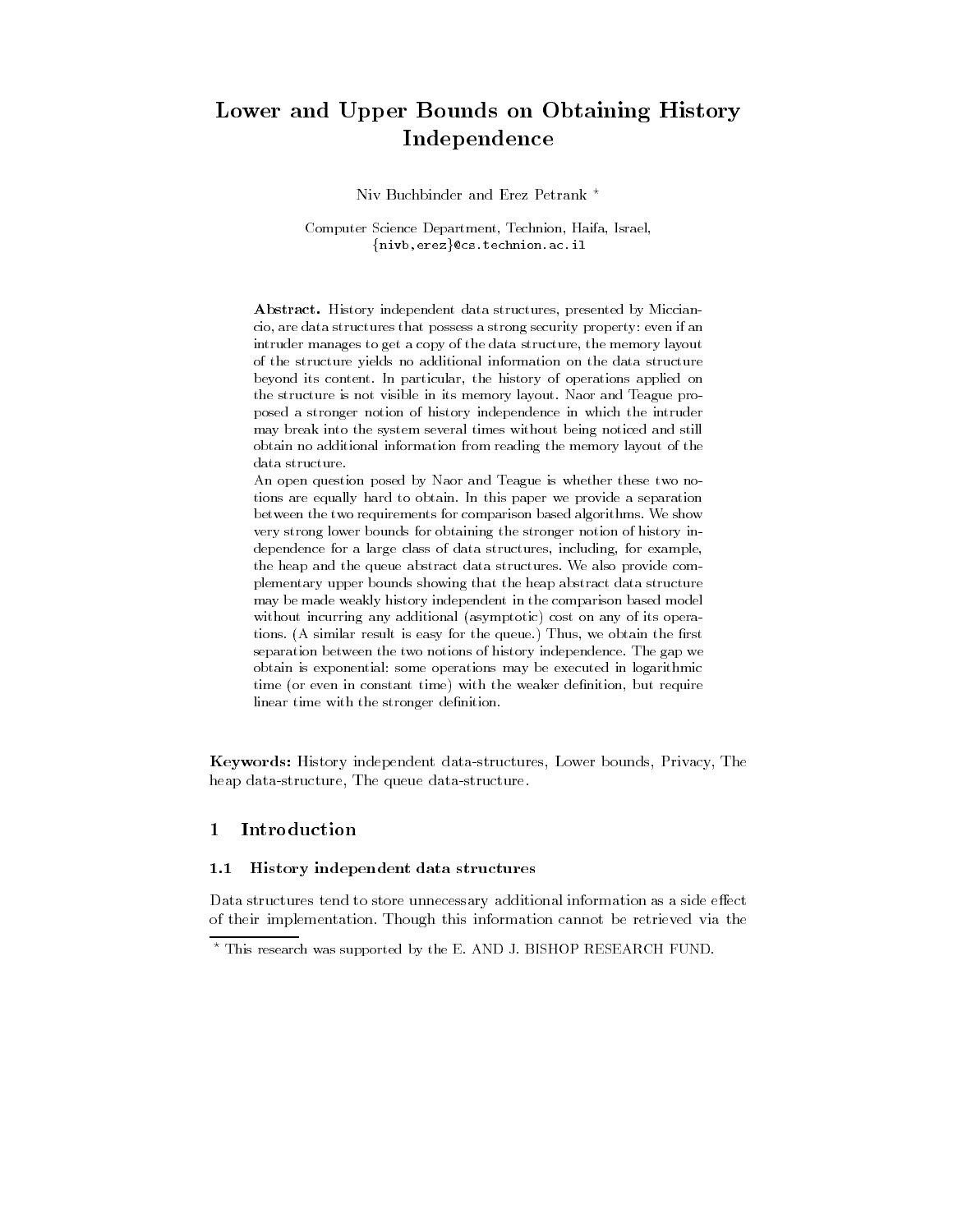legitimate interface of the data structure, it can sometimes be easily retrieved by inspecting the actual memory representation of the data structure- Consider for example a simple linked list used to store a wedding guestlist- Using the simple implementation, when a new invitee is added to the list, an appropriate record is appended at the end of the list- It can be then rather discomforting if the bride's "best friend" inspects the wedding list, just to discover that she was the last one to be added-was the structure presented by the structures presented by the structure of the s microscolo is a meant to solve such headaches exactly-in general is privated to an issue, then if some piece of information cannot be retrieved via the legitimate interface of a system, then it should not be retrievable even when there is full access to the system- Informally a data structure is called History independent if it yields no information about the sequence of operations that have been applied on it-

An abstract data structure is de ned by a list of operations- Any operation returns a result and the speci cation de nes the results of sequence of operations-We say that two sequences  $S_1, S_2$  of operations yield the same content if for any suffix  $T$ , the results returned by  $T$  operations on the data structure created by  $S_1$  and on the data structure created by  $S_2$  are the same. For the heap data structure the content of the data structure is the set of values stored inside it-

We assume that in some point an adversary gains control over the data struc ture- The adversary then tries to retrieve some information about the sequence of operations applied on the data structure- the data structure- is called History . independent if the adversary cannot retrieve any more information about the sequence other than the information obtainable from the content itself-

. Naor and this decision and the commutation of the adversary to adversary to a strengthen adversary to a gain control more than once without being noted-in this case, which must demand  $\sim$ for any two sequences of operations and two lists of 'stop' points in which the adversary gain control of the data structure, if in all 'stop' points, the content of the data structure is the same (in both sequences), then the adversary cannot gain information about the sequence of operations applied on the data structure other than the information yielded by the content of the data structure in those stop points- For more formal de nition of History independent data structure see section 3.

An open question posed by Naor and Teague is whether the stronger notion is material to obtain thank the weaker notion-than than the weaker a data structure that has a weakly history independent implementation with some complexity of operations, yet any implementation of this data structure that provides strong history independence has a higher complexity-

#### --The heap

The heap is a fundamental data structure taught in basic computer science courses and employed by various algorithms most notably sortingstract structure, it implements four operations: build-heap, insert, remove-max and increase it, the basic impromotions require a worst case time of Only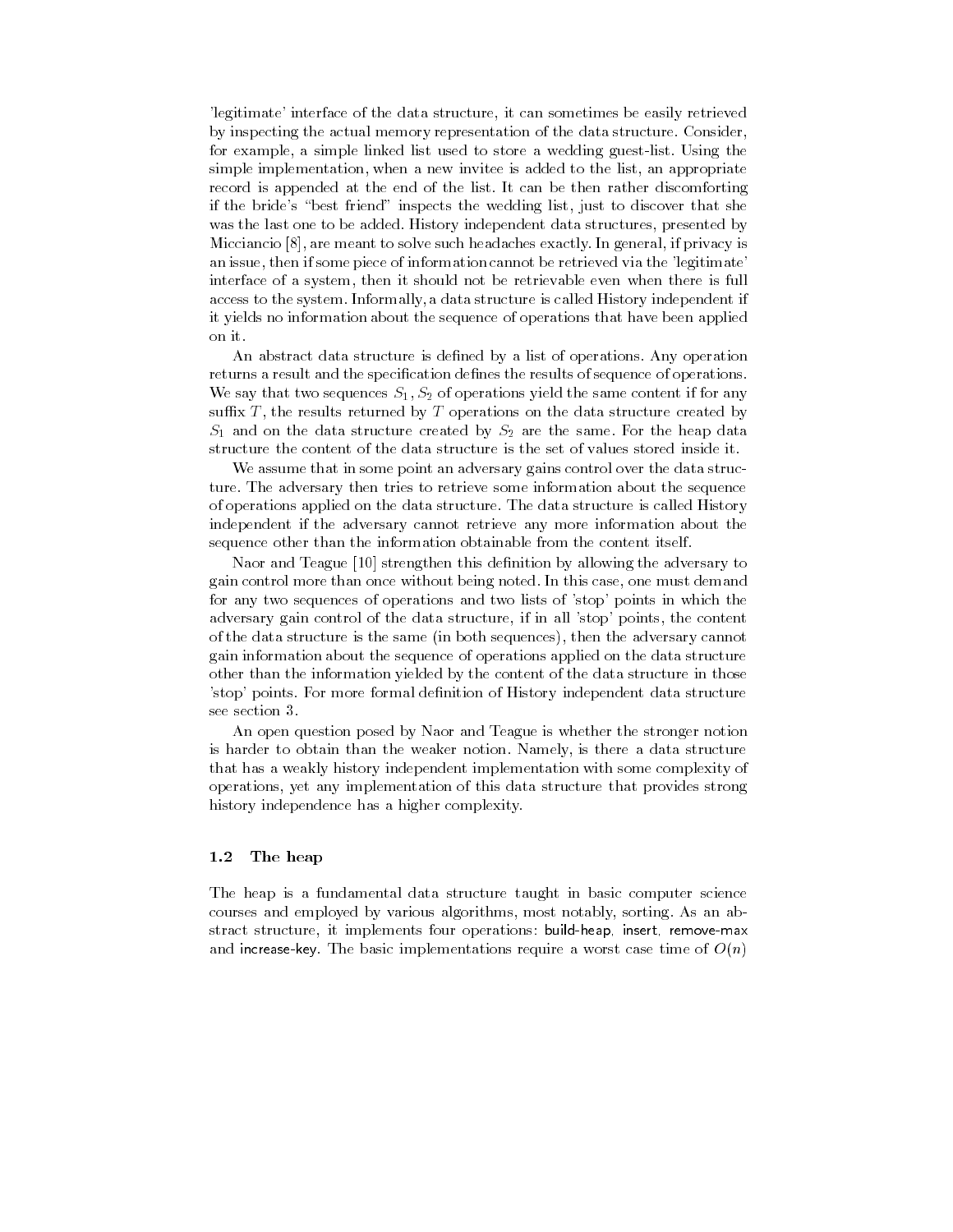for the build-heap operation (on n input values), and  $O(\log n)$  for the other three operations – The standard heap is sometimes called *binary heap*.

The heap is a useful data structure and is used in several important algo  $\blacksquare$  is the HeapSort algorithm suggested by  $\blacksquare$ Other applications of heap use it as a priority queue- Most notable among them are some of the basic graph algorithms Prims algorithm for the mag continues. spanning tree proposed to provide algorithm for moning singles shorter shorters. Paths  $[4]$ .

#### -This work

In this paper we answer the open question of Naor and Teague in the affirmative for the comparison based computation model- We start by providing strong and general lower bounds for obtaining strong history independence- These lower bounds are strong in the sense that some operations are shown to require linear time- They are general in the sense that they apply to a large class of data structures including for example the heap and the queue data structures- The strength of these lower bounds implies that strong data independence is either very expensive to obtain or must be implemented with algorithms that are not comparison based.

To establish the complexity separation we also provide an implementation of a weakly history independent heap- in weakly history independent queue is easy. to construct and an adequate construction appears in 
 - Our result on the heap is interesting in its own sake and constitutes a second contribution of this paper- our weakly modely independent implementation of the head position of the second international properties asymptotic penalty on the complexity of the operations of the model of the model of the model case complement of the buildheap operation is On-this first heap case complement of the increase its, operation is Oliogn, The expected time compleme, of the operations insert and extract-max is  $O(\log n)$ , where expectation is taken over all possible random choices made by the implementation in a single operation-This construction turned out to be non-trivial and it requires an understanding of how uniformly chosen random heaps behave- To the best of our knowledge a similar study has not appeared before.

The construction of the heap and the simple implementation of the queue are with the comparison based model-with the time complexity separation  $\mathcal{L}_{\mathcal{A}}$ between the weak and the strong notions of history independent data structure-, our results for the memp and the queue appear in table reduced a substitution of the state of the state of t for the queue is satis ed for either the insert-rst or the removelast operations-The upper bounds throughout this paper assume that operations on keys and pointers may be done in constant time- If we use a more prudent approach and consider the bit complexity of each comparison, our results are not substantially aected-bound on the lower bound on the lower bound on the queue was posed as an open question by Naor and Ameri and Teague.

The more advanced Fibonacci heaps obtain better amortized complexity and seem difficult to be made History independent. We do not study Fibonacci heaps in this paper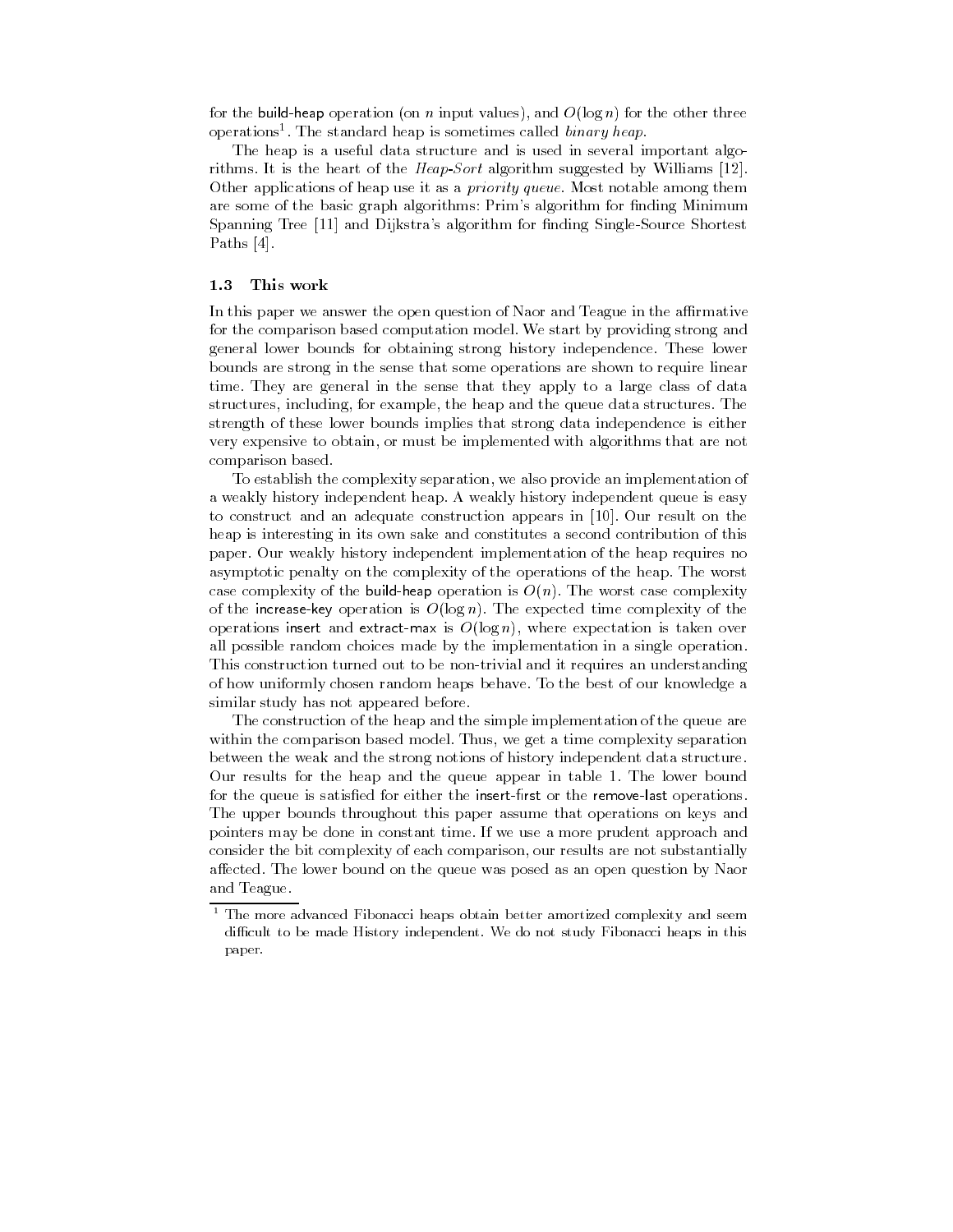| Operation                            |             | Weak History Strong History |
|--------------------------------------|-------------|-----------------------------|
|                                      |             | Independence Independence   |
| heap insert                          | $O(\log n)$ | 12(n)                       |
| heap increase-key                    | $O(\log n)$ | 12(n                        |
| heap:extract-max                     | $O(\log n)$ | No lower bound              |
| heap build-heap                      | O(n         | $\Omega(n \log n)$          |
| queue max {insert-first remove-last} |             |                             |

Table Lower and upper bounds for the heap and the queue

### Related work

History independent data structures were rst introduced by Micciancio in the context of incremental cryptography- Micciancio has shown how to obtain an ecient History independent in the state of the state of the state of the state of the state of the state of the to implement a History independent hash table- They have also shown how to obtain a history independent memory allocation- Naor and Teague note that all known implementations of strongly independent data structures are canonical-Namely for each possible content there is only one possible memory layout- A proof that this must be the case has been shown recently by  $[5]$  (and indepenand proven by us-produced lower and others and upper bounds and upper bounds. on the implementation of unique dictionaries  $|v|$  from the constant and  $\alpha$ data structure to be unique if for each content there is only one possible repre senting graph (with bounded degree) which is a weaker demand than canonical. Thus, they also obtained weaker lower bounds for the operations of a dictionary.

There is a large body of literature trying to make data structures *persis*tent i-e- to make it possible to reconstruct previous states of the data structure from the current one - Our goal is exactly the opposite that no information whatsoever can be deduced about the past.

There is considerable research on protecting memories- Oblivious RAM makes the address pattern of a program independent on the actual sequence- it incurs a cost of poly log n- However it does not provide history independence since it assumes that the CPU stores some secret information; this is an inappropriate model for cases where the adversary gains complete control-

### Organization

In section we provide some notations to be used in the paper- In section we review the de nitions of History independent data structures- In section we present the rst lower bounds for strongly history independence data structures-As a corollary we state lower bounds on some operations of the heap and queue data structures- In section and the heap-basic operations of the heap-basic operations of the heap-basic operations of the heap-basic operations of the heap-basic operations of the heap-basic operations of the heap-basic o - we present some basic properties of randomized heaps- In section we show how to obtain a weak history independent implementation of the heap data structure with no asymptotic penalty on the complexity of the operations-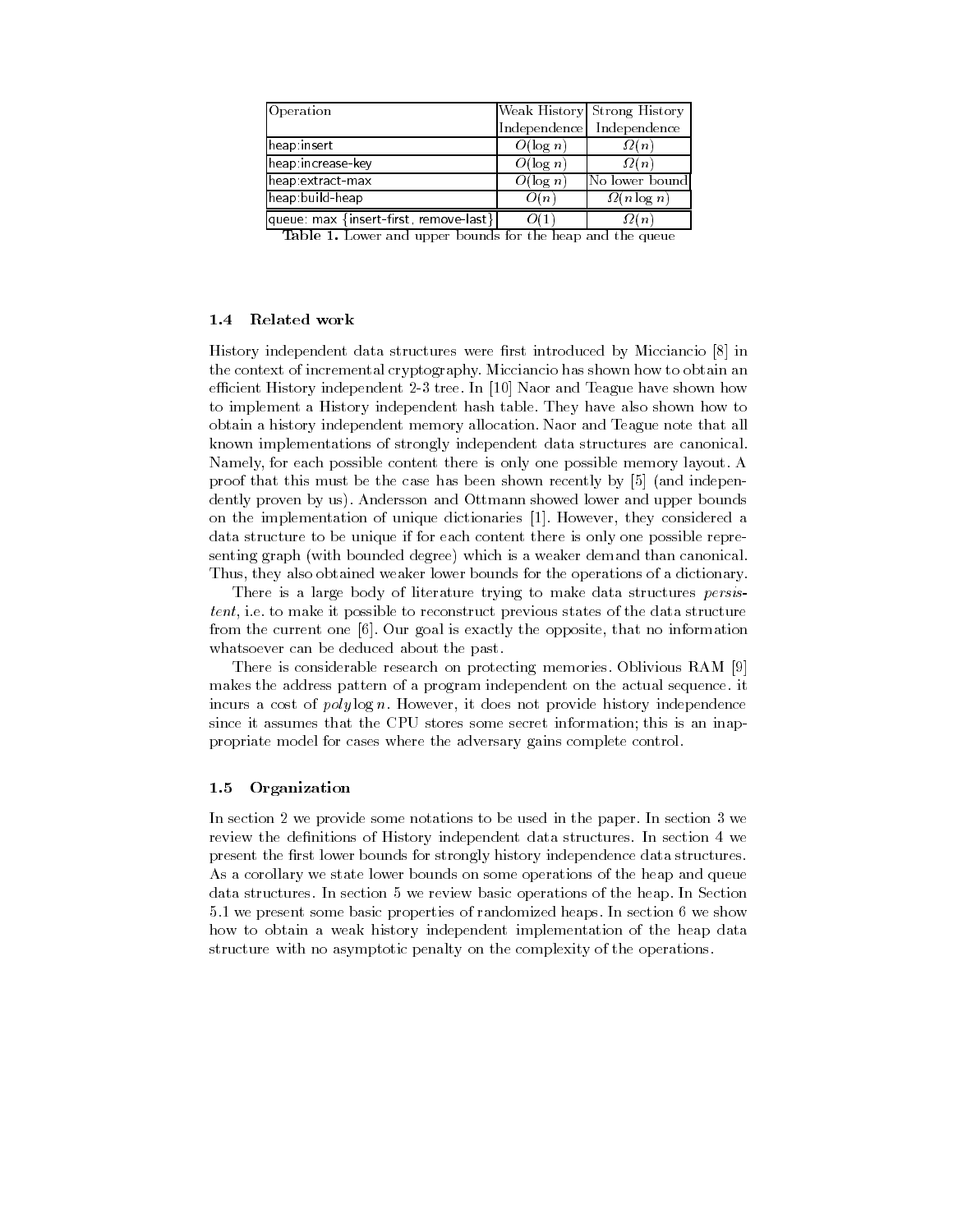#### $\boldsymbol{2}$ Preliminaries

 $\mathbb L$  and probability distribution for distribution for distributions-distributions-distributions-distributions-S is a probability distribution then  $x \in S$  denotes the operation of selecting an element at random according to S- when the same notation is used with a set  $S$ , it means that x is chosen uniformly at random among the elements of the set  $\beta$ . The notation  $P_1$   $P_2$ ,  $P_3$ ,  $P_4$ ,  $P_5$  refers to the probability of  $\alpha$  and  $\alpha$  are resolution processes  $R_1, \ldots, R_k$  are performed in order-similarly, E R R Rk v denotes the expected value of <sup>v</sup> after the random processes  $R_1, \ldots, R_k$  are performed in order.

#### $\bf{3}$ History independent data structures

In this section we present the de nitions of History independent data structures-An implementation of a data structure maps the sequence of operations to a memory representation i-e an assignment to the content of the memory- The goal of a history independent implementation is to make this assignment depend only on the content of the data structure and not on the path that led to this content , a content of motivation in section in section above and also also also in the

an abstract data structure is denimied by a list of operations- and any that the two sequences  $S_1$  and  $S_2$  of operations on an abstract data structure yield the same content if for all surfaces if the results returned by I when the premier is  $\mathcal{L}_1$ , are the same as the results returned when the premix is  $\mathcal{L}_2$ , rest the heap data set structure, its content is the set of values stored inside it.

 $\bf D$ enintion 1. A data structure implementation is history independent if any two sequences  $S_1$  and  $S_2$  that yield the same content induce the same distribution on the memory representation

the design of the data structure is compromised on the idea structure is completed once an additional complete is that, when compromised, it "looks the same" no matter which sequence led to the current content- After the structure is compromised the user is expected to note the event e-g- his laptop was stolen and the structure must be re randomized.

A stronger de nition is suggested by Naor and Teague 
 for the case that the data structure may be compromised several times without any action being taken after each compromise memory lay memory looks in memory looks in the memory the same at several points, denoted *stop points* no matter which sequences led to the contents at these points: realist; if at a stop points points points; or sequence  $\sigma$  the content of the data structure is  $C_1, C_2, \ldots, C_{\ell}$ , then no matter which sequences led to these contents, the memory layout joint distribution at these points must depend only on the contents  $\cup_1, \cup_2, \ldots, \cup_\ell$ . The formalization follows.

**Definition 2.** Let  $S_1$  and  $S_2$  be sequences of operations and let  $P_1 = \{i_1^1, i_2^1, \ldots i_l^1\}$ and  $P_2 = \{i_1^2, i_2^2, \ldots i_l^2\}$  be two list of points such that for all  $b \in \{1,2\}$  and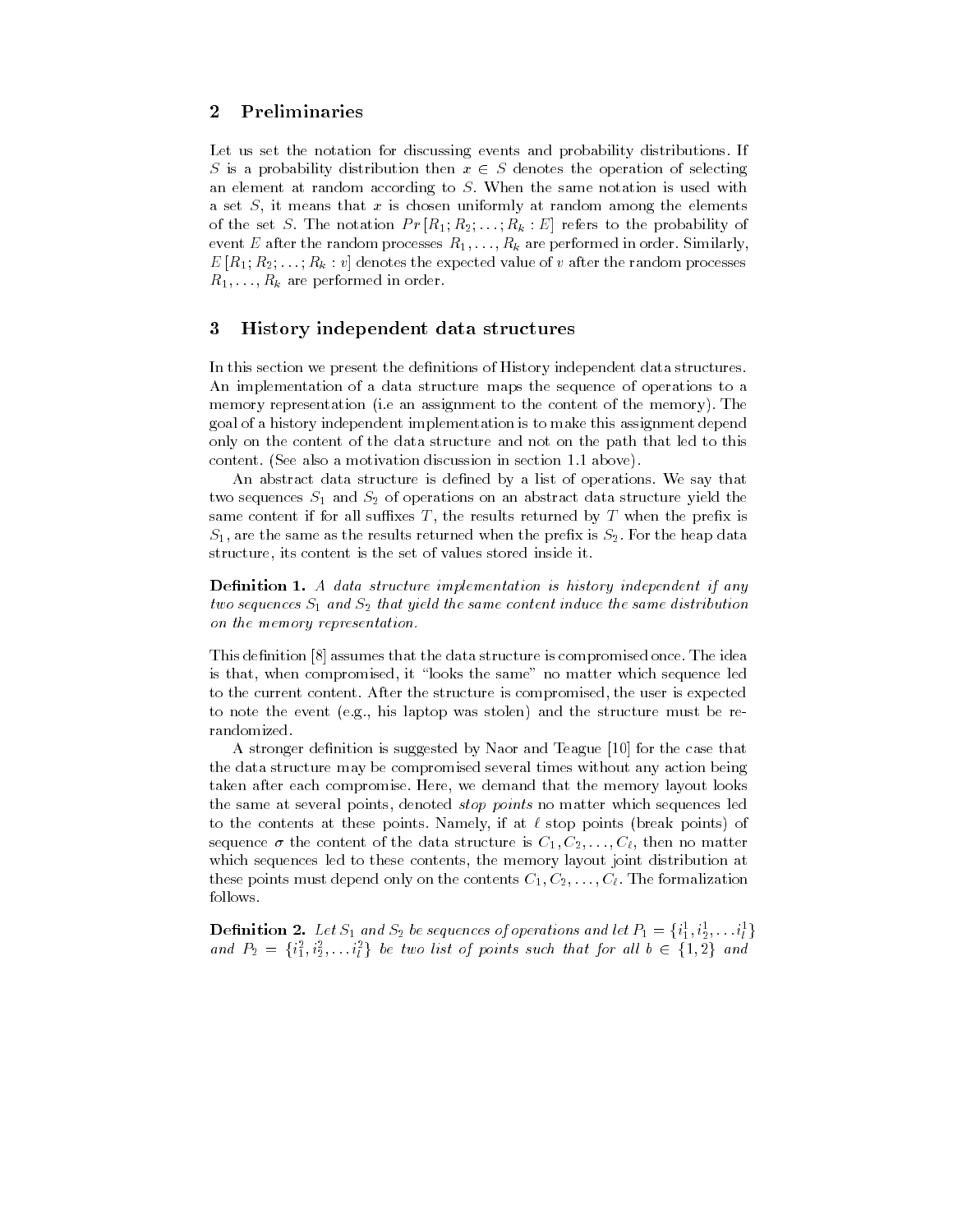$1 \leq j \leq l$  we have that  $1 \leq i_j^b \leq |S_b|$  and the content of data structure following the  $i_j^{\tau}$  prefix of  $S_1$  and the  $i_j^{\tau}$  prefix of  $S_2$  are identical. A data structure implementation is strongly history independent if for any such sequences the distributions of the memory representations at the points of  $P_1$  and the corresponding points of  $P_2$  are identical.

It is not hard to check that the standard implementation of operations on heaps is not History independent even according to de nition -

### $\bf{4}$  Lower bounds for strong history independent data structures

In this section we provide lower bounds on strong history independent data structures in the comparison based model- Naor and Teague noted that all im plementations of strong history independent data structure were canonical- In a canonical implementation, for each given content, there is only one possible memory injective international many characteristics many as generalized-commonly t all implementations of (well-behaved) data structure that are strongly indepenalso are also canonical-meter also canonical proven in  $\vert \cdot \vert$  , which independently all are section of the section of the completence the completence of the complete the complete the section of the proof in  $[2]$ 

We use the above equivalence to prove lower bounds for canonical data struc tures- In subsection - below we provide lower bounds on the complexity of operations applied on a canonical data structures in the comparison based model-We may then conclude that these lower bounds hold for strongly history inde pendent data structures in the comparison based model-

### Strong history independence implies canonical representation

Canonical representation is implied by strongly history independent data struc tures for well behaved data structures- well behaved the structure of the structures of the structure of the s structure, has the content graph of the structure-met  $C$  be some possible concontent graph to be a graph with a vertex for each possible content  $C$  of the data structure- There is a directed edge from a content C to a content C if there is an operation  $\mathsf{OP}$  with some parameters that can be applied on  $C_1$  to yields the content  $\mathbb{C}_2$  , rectee that this graph may contain an infinite number of nodes when the elements in the datastructure are not bounded-definition of bounded-definition  $\mathbb{I}^n$ some vertices have an unbounded degree- We say that a content <sup>C</sup> isreachable there is a sequence of operations that may applied on the empty content and yield C- For our purposes only reachable nodes are interesting- In the sequel when we refer to the content graph we mean the graph induced by all reachable nodes

We say that an abstract data structure is well-behaved if its content graph is strongly connected. That is, for each two possible contents  $\cup_i, \cup_i$ , there exists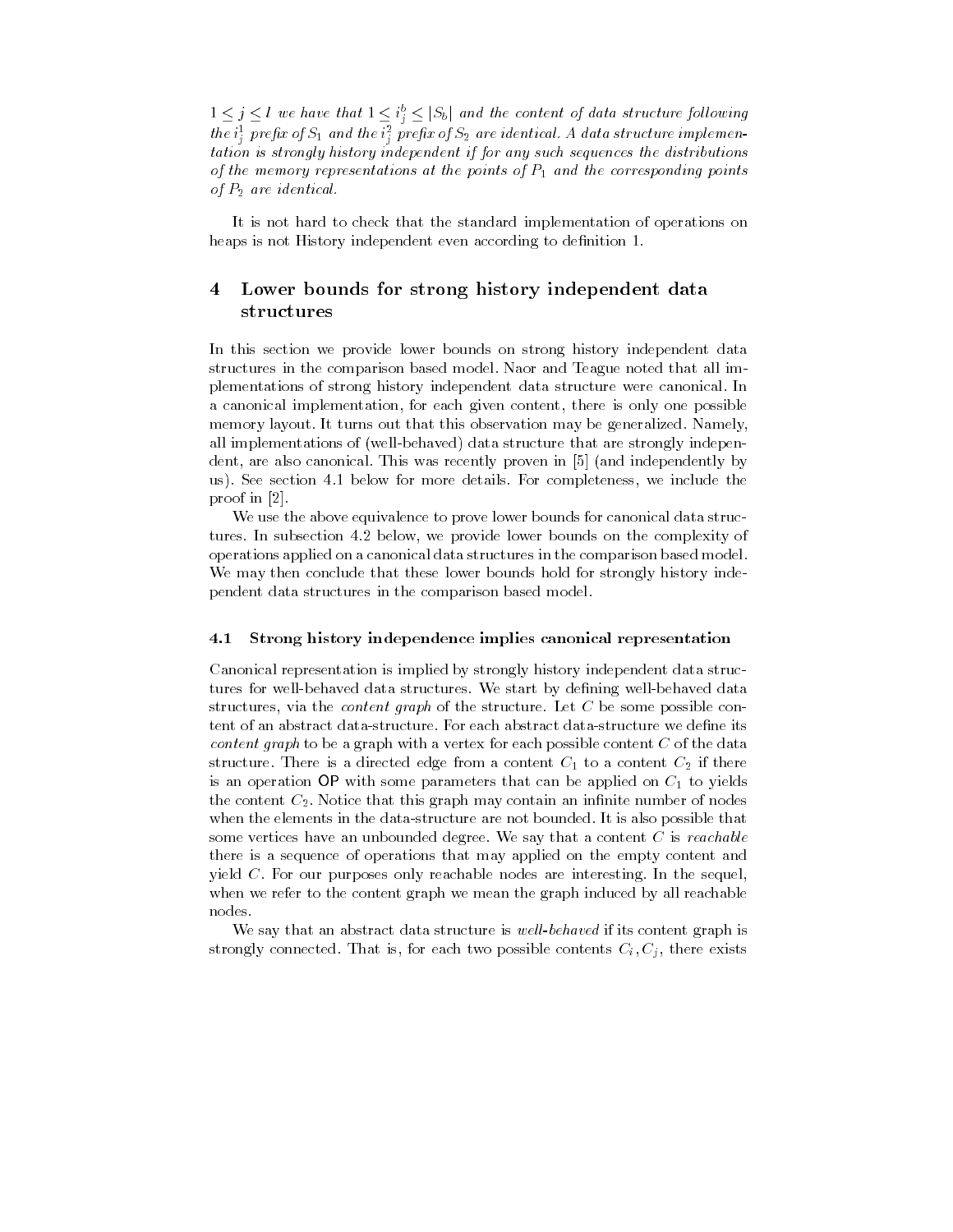a nite sequence of operations that when applied on Ci yields the content Cj -We may now phrase the equivalence between the strong history independent denition and canonical representations-website and was appears in  $\Gamma$  . This lemma appears in  $\Gamma$ proven independently by us- For completeness we include the proof in the full version [2]

**Lemma 1.** Any strongly history independent implementation of a well-behaved data-structure is canonical, i.e., there is only one possible memory representation for each possible content

### - Lower bounds on Comparison based data structure implementation

We now proceed to lower bounds on implementations of canonical data struc tures- Our lower bounds are proven in the comparison based model- A comparison based algorithm may only compare keys and store them in memory- That is the keys are treated by the algorithm as black boxes- In particular the algorithm may not look at the inner structure of the keys or separate a key into its compo nents- the algorithm may only the algorithm may of the algorithm material data such a such a such a as pointers counters etc- Most of the generic datastructure implementations are comparison based- An important data structure that is implemented in a non-comparison-based manner is hashing, in which the value of the key is run through the hash function to determine an index- Indeed for hashing strongly efficient history independent implementations (which are canonical) exist and the algorithms are not comparison based 
 - Recall that we call an implemen tation of data structure canonical if there is only one memory representation for each possible content.

We assume that a data structure may store a set of keys whose size is un  $\mathcal{D}$ ounded  $\kappa_1, \kappa_2, \ldots, \kappa_i, \ldots$  we also assume that there exists a total order on the keys- We start with a general lower bound that applies to many data structures lemma below- In particular this lower bound applies to the heap- We will later prove a more speci c lemma see lemma below that is valid for the queue and and clear specific dimension produced building and the operation building and the operation heap.

In our rst lemma we consider data structures whose content is the set of keys stored in it- This means that the set of keys in the data structure completely determines its output on any sequence of (legitimate) operations applied on the adata structure- examples of such data structures are a heal plant at tree a tree and table and many clients-websites-this property this property this property since  $\mathbb{R}^n$ the output of operations on the queue data structure depends on the order in which the keys were inserted into the structure.

 $\bf n$ emma  $\bf a$ ,  $\bf n$ et  $\bf n$ <sub>1</sub>, $\bf n$ <sub>2</sub>,... be an infinite set by  $\bf n$ egs with a total black between them. Let  $D$  be an abstract data structure whose content is the set of keys stored inside it. Let  $I$  be any implementation of  $D$  that is comparison based and canonical Then the following operations on D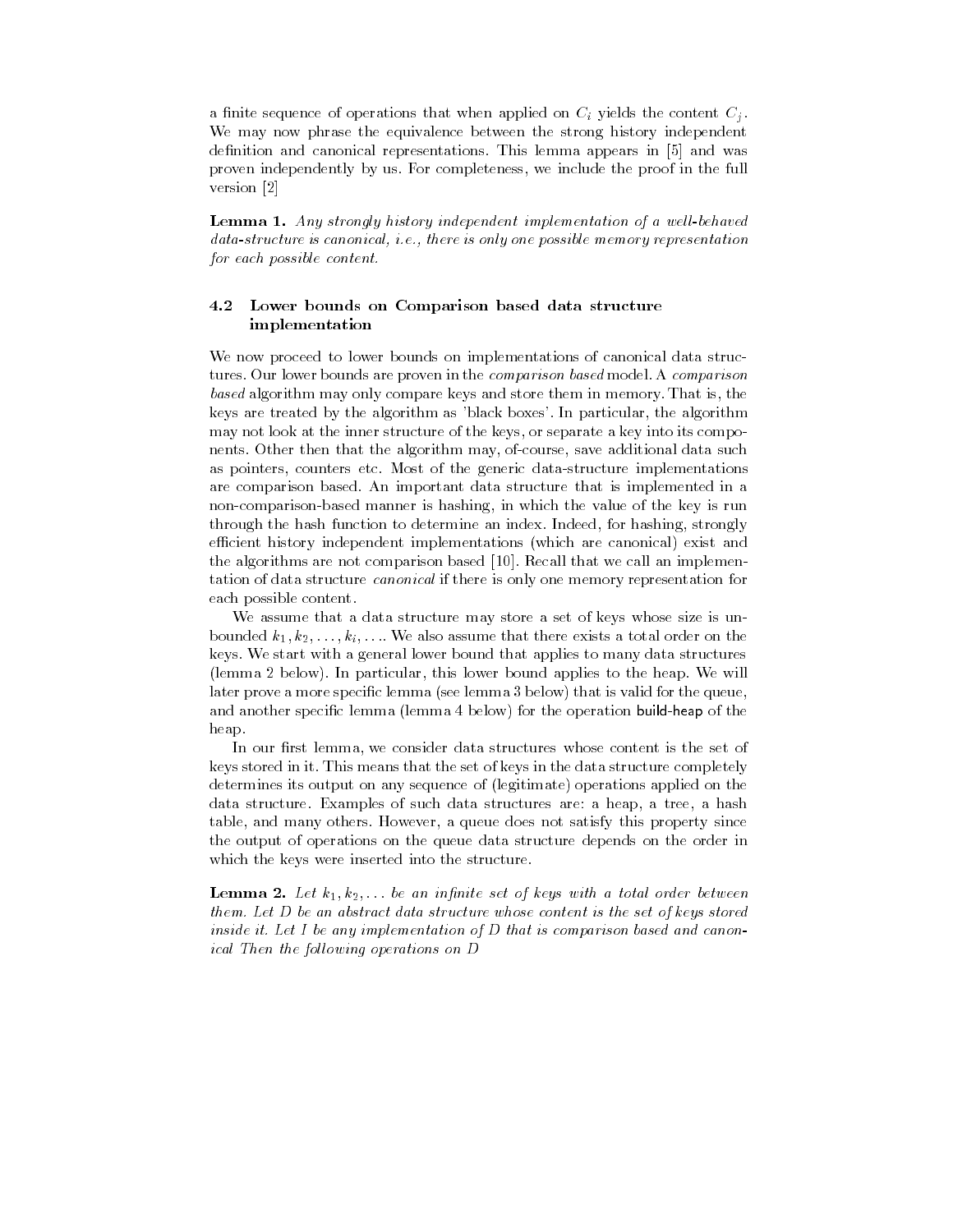```
\cupinsert\cup, \cupj
CALIQ CLID, Uincrease-\kappa over v_1, v_1, v_2 find the value of value from v_1 to v_2 /
```
require time complexity

1.  $\Omega(n)$  in worst case, 2.  $\Omega(n)$  amortized time.

Remark property ii implies property i- We separate them for clarity of the representation.

Proof We start with the rst part of the lemma worst case lower bound for the insert operation. For any  $n \in \mathbb{N}$ , let  $k_1 < k_2 < \ldots < k_{n+1} < k_{n+2}$  be  $n+2$  keys. Consider any sequence of insert operations inserting <sup>n</sup> of these keys to D- Since the implementation  $I$  is comparison based, and the content of the data structure is the set of keys stored inside it, the keys must be stored in the data structure. Since the implementation  $I$  is canonical, then for any such set of keys, the keys must be stored in  $D$  in the same addresses regardless of the order in which they were inserted into the data structure- i ditiitation planets i le comparison based ( then the address of each key does not depend on its value, but only on its order within the n keys in the data structure- Denote by  $\alpha_1$  the address used to store the smallest key, by  $d_2$  the address used to store the second key, and so forth, with  $d_n$  being the memory address of the largest key (If there is more than one address used to store a key choose one argument any argument any argument any argument any argument any argument any set of  $\alpha$  | i help mass so stored in the memory according to their crucit here these addresses be  $a_1, a_2, \ldots a_{n+1}$ . Next, we ask how many of these addresses are different. Let  $\Delta$  be the number of indices for which  $d_i \neq d'_i$  for  $1 \leq i \leq n$ .

Now we present a challenge to the data structure which cannot be implemented entertains by I- Consider the following sequence of operations applied  $\alpha$  insert the S insertion inserting inserting inserting inserting inserting  $\alpha$ sequence of operations ki must be located in location di in the memory- We claim that at this state either  $\ldots$  or  $\ldots$  ,  $\ldots$  insert inserting inserts at least half of the keys from their current location to a dierent location- This must take at least  $n/2 = \Omega(n)$  steps.

If  $\Delta$   $\geq$   $n/2$  then we concentrate on msert( $n_{n+2}$ ). This operation must put  $k_{n+2}$  in address  $d'_{n+1}$  and must move all keys  $k_i$   $(2 \leq i \leq n+1)$  from location  $d_{i-1}$  to location  $d'_{i-1}$ . There are  $\Delta \geq n/2$  locations satisfying  $d_{i-1} \neq d'_{i-1}$  and we are done. Otherwise, if  $\Delta \leq n/2$  then we focus on insert $(k_1)$ . This insert must locate  $k_1$  in address  $d'_1$  and move all keys  $k_i$ ,  $2 \leq i \leq k+1$  from location  $d_{i-1}$ to location  $d'_i$ . For any i satisfying  $d_{i-1} = d'_{i-1}$ , it holds that  $d_{i-1} \neq d'_i$  (since  $d'_i$ must be different from  $d'_{i-1}$ . The number of such cases is  $n - \Delta \geq n/2$ . Thus, for more than  $n/2$  of the keys we have that  $d_i \neq d'_{i+1}$ , thus the algorithm must imove them, and we are done.

To show the second part of the lemma for insert, we extend this example to hold for an amortized analysis as well- We need to show that for any integer  $\ell \in \mathbb{N}$ , there exists a sequence of  $\ell$  operations that require time complexity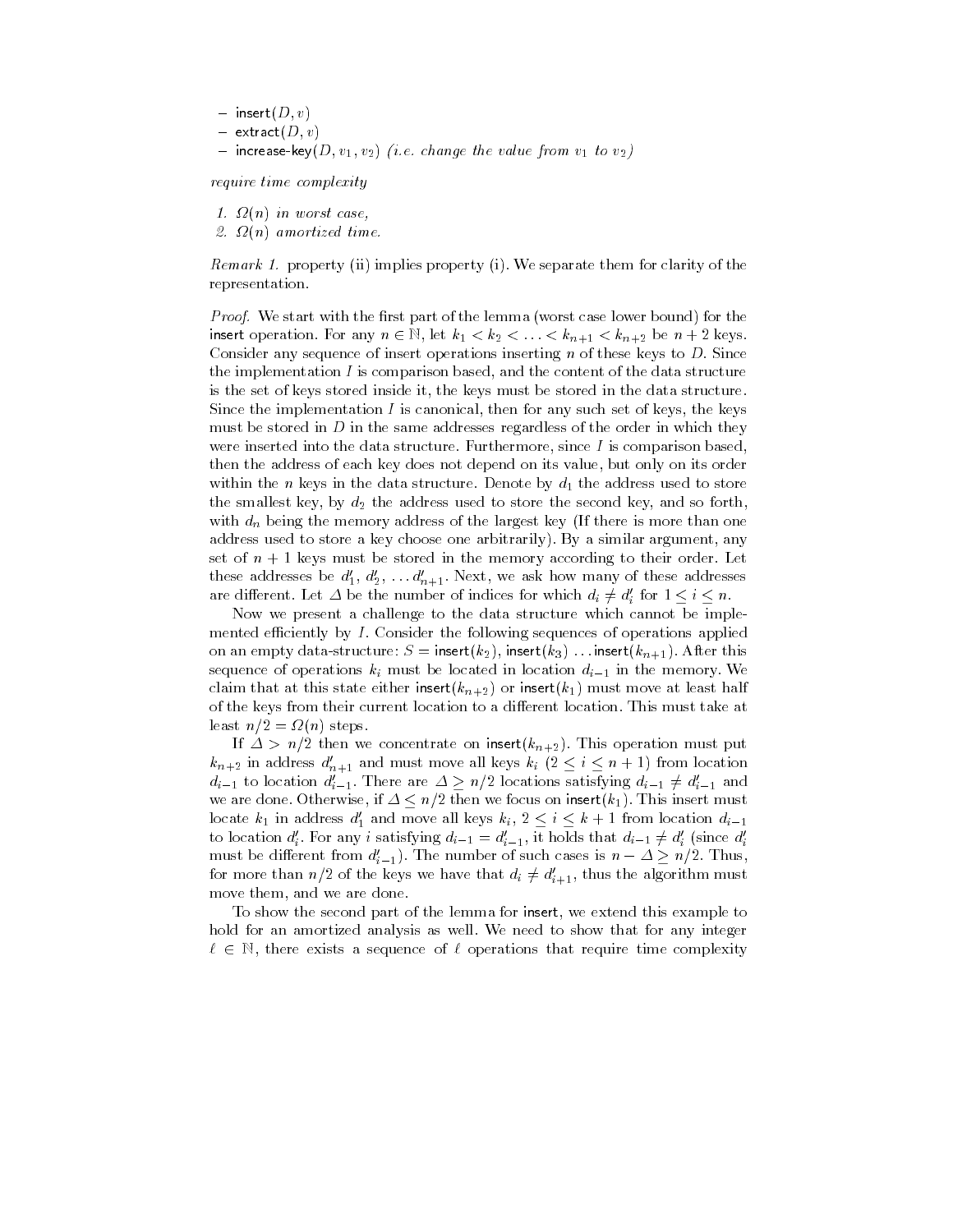$M(n+1)$ . We will actually show a sequence of  $t$  operations each requiring  $M(n)$ steps. We start with a data structure containing the Keys  $i \top 1, i \top 2, \ldots, i \top n \top 1$ . is we repeat the above this smaller smaller and are at least  $\epsilon$  major smaller than the smallest key in the structure, the adversary can choose in each step between entering a key larger than all the others or smaller than all the keys in the data structure.

The proof for the water operation to similar- no start with measured no proof keys to the structure and then extract either the largest or the smallest, depending on  $\blacksquare$  . Enterwording the largest key cause a relocation of an heys for which  $d'_i \neq d_i$ . Extracting the smallest key moves all the keys for which  $d_i = d'_i$ . One of them may be larger than n-p- the second part of the femma may be achieved by inserting n  $\vert$  c negle to the down structure, which their run o steps, exclusively extracting the smallest or largest value, whichever causes relocations to more than half the values.

Finally we look at increasekey- Consider an increasekey operation that in creases the smallest key to a value larger than all the keys in the structure-than all the structure-the structurethe implementation is canonical this operation should move the smallest key to  $\mathbf{u}_1$  address  $\mathbf{u}_l$  and shift all other keys from  $\mathbf{u}_l$  to  $\mathbf{u}_l$   $=$   $\mathbf{I}$ . Thus, we crossistic are due and a lower bound of n steps is obtained. To show the second part of the lemma for increase-key we may repeat the same operation  $\ell$  times for any  $\ell \in \mathbb{N}_+$ 

We remark that the above lemma is tight up to constant factors- We can implement a canonical data structure that keeps the keys in two arrays- The  $m = 0$  smaller keys are sorted bottom up at the small and ying the other  $m = m$ are sorted from top to bottom in the other array- Using this implementation inserting or extracting a key will always move at most half of the keys-

We now move to showing a lower bound on a canonical implementation of the queue data structure- that lemma islamic to the does not the the queue data is structure since its contention is not only the set of values inside it, colleges in the set queue mans en systemations insert-mer and state entre enter

 $\bf n$ emma  $\bf v$ . In any comparison vased canonical implementation of a queue either  $\bf r$ ritant in the correspondent work in naplicity worst time complexity I amortized an complexity of the two operations is also  $\Omega(n)$ .

*Froof.* Let  $\kappa_1 \leq \kappa_2 \leq \ldots \leq \kappa_{n+1}$  be  $n+1$  keys. Consider the following two sequences of operations applied both on an empty queue S insert-rstk  $r$  -rstructure-line  $r$  insert-distribution  $\{r_2\}$  insert-distribution  $\{r_2\}$  insert-distribution  $\{r_1, r_2, \ldots, r_{n-1}\}$  $r_{\rm{max}}$  ,  $r_{\rm{max}}$  is the compactness the form based it must store the keys in the memory layout in order to be able to restore them- Also since the imple mentation is comparison based, it cannot distinguish between the two sequences and as the implementation is also canonical the location of each key in the mem ory depends only on its order in the sequence- Thus the address possibly more than one address of k in the memory layout after running the rst sequence must be the same as the address used to store k in the second sequence- In general the address does to store ki in the high-most is the same as the address used to store the key  $n_{i+1}$  in the second sequence. This means that after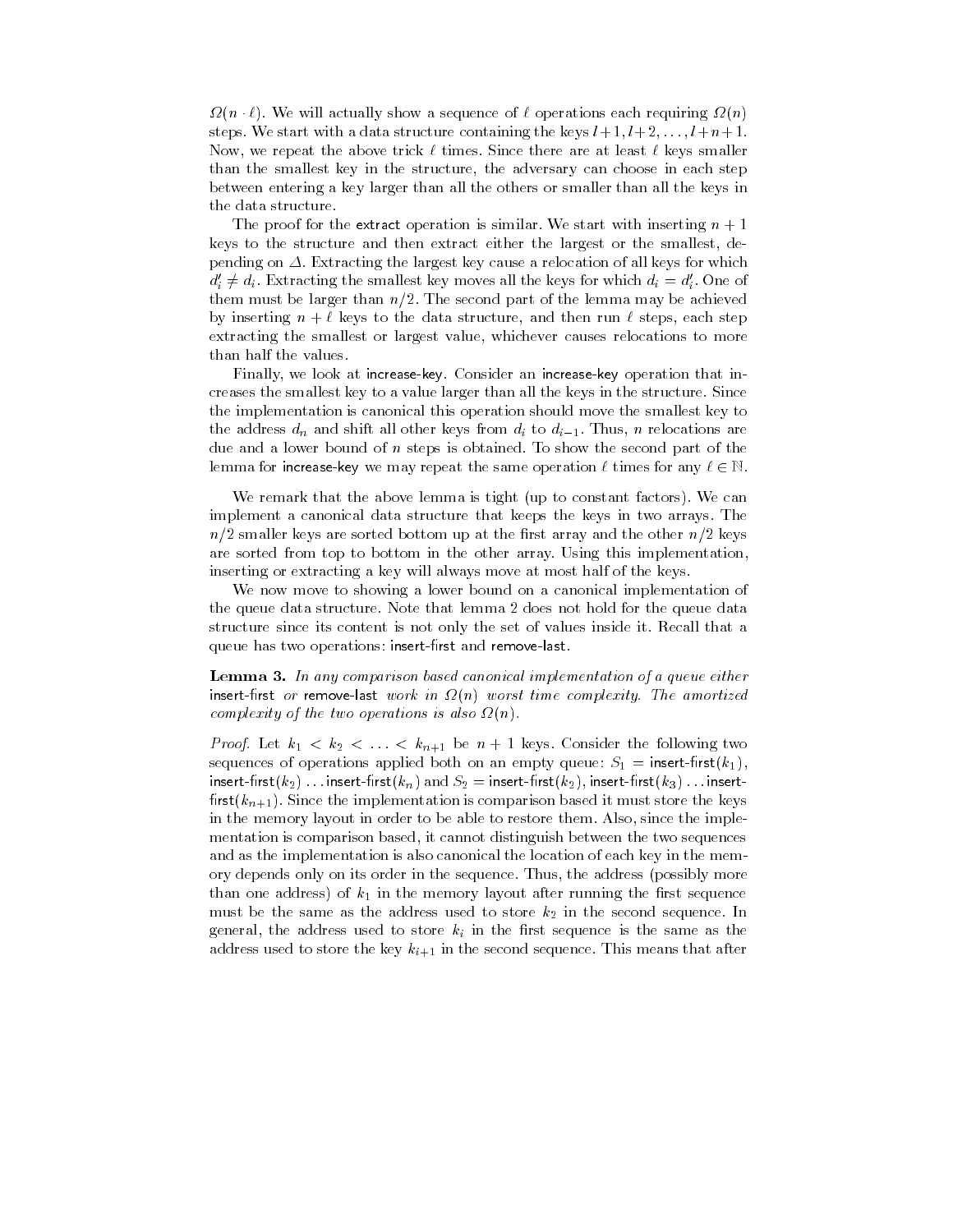running sequence  $S_1$ , each of the keys  $k_2, k_3, \ldots, k_n$  must reside in a different location than its location after running  $S_2$ .

 $\sim$  character and more operations applied after S insert- meeting  $r_{n+1}$  , i.e., e.g.  $\mathbf{r}_i$  . The content of the data structure after the discrete the discrete the discrete two operations of is the same as the content after running the sequence S- Thus their memory representations must be the same. This means that  $n = 1$  keys (i.e.  $\kappa_2, \kappa_3, \ldots, \kappa_n$ ) must have changed their positions- must, changed their inserts-usert operations- $\ldots$  in words time complement of  $\ldots$  . This time then can be repeated times show  $\ldots$ ing a series of insert and remove-last such that each pair must move  $\Omega(n)$  keys resulting in the lower bound on the amortized complexity-

Last, we prove a lower bound on the build-heap operation in a comparison based implementation of the heap.

 $\bf n$ emma  $\bf r$ , ror any comparison vasca canonical implementation of a heap the  $\bf n$ operation build-heap must perform  $\Omega(n \log n)$  operations.

*Proof.* Similarly to sorting, we can view the operation of build-heap in terms of a decision tree-field that the input may contain any possible permutation in on the values  $k_1, \ldots, k_n$  but the output is unique: it is the canonical heap with  $\mathcal{N}_1, \ldots, \mathcal{N}_n$ . The algorithm may be modified to behave in the following manner. rst run all required comparisons between the keys the comparisons can be done adaptively), and then, based on the information obtained, rearrange the input values to form the canonical heap-We show a lower bound on the number of comparisons- and comparisons to the possible included in possible inputs to two subsets: those that agree and those that disagree with the comparison made. By the end of the comparisons, each of the  $n!$  possible inputs must be distinguishable from the other inputs-called the algorithm will perform the same rearrangement on two dierent inputs resulting in two dierent heaps- Thinking of the comparisons as a decision tree we note that the tree must contain at least n leaves to recent representing a set with a single possible input. This means that the height of the decision tree must be  $\Omega(\log(n)) = \Omega(n \log n)$  and we are done.

#### -Translating the lower bounds to strong history independence

we can now transmitted the results of section results of the following lemmas.

 $\bf L$ e $\bf m$  as  $\bf v$ ,  $\bf v$  be a well behaved data structure for which its content is the values stored inside it Let <sup>I</sup> be any implementation of <sup>D</sup> which is comparison based and strongly history independent. Then the following operations on  $D$ 

 $\cup$ insert $\cup$ ,  $\cup$ j  $C$ ALIQ CLI $D, U$ increase- $\kappa$  over  $v_1, v_1, v_2$  find the value of value from  $v_1$  to  $v_2$  /

require time complexity

1.  $\Omega(n)$  in worst case.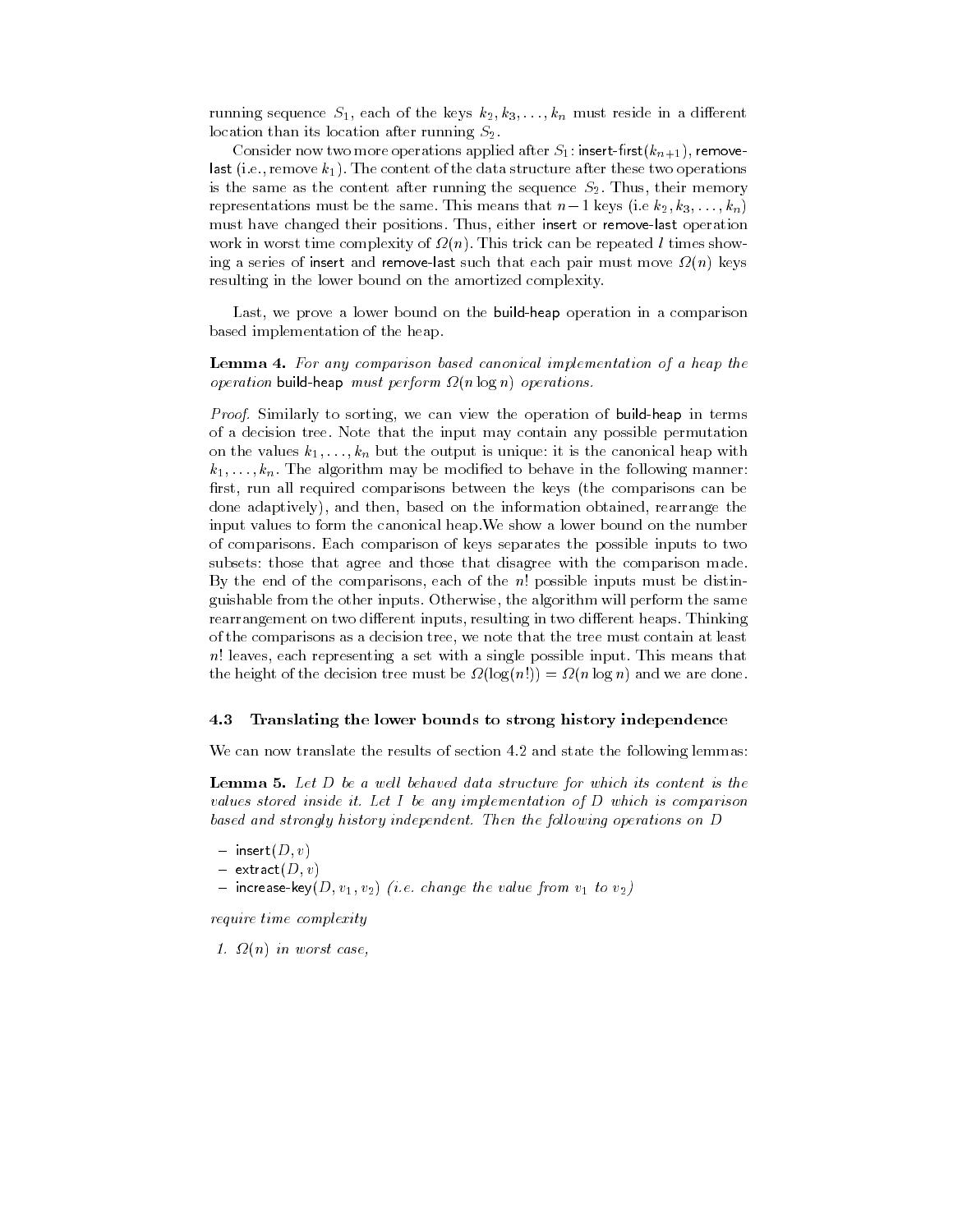2.  $\Omega(n)$  amortized time.

*Proof.* The lemma follows directly from lemma  $2$  and  $1$ .

Coronary 1. For any strongly history independent comparison based implementation tation of the heap data structure, the operations insert and increase-key work in  $\Omega(n)$  amortized time complexity. The time complexity of the build-heap operation is  $\Omega(n \log n)$ .

Proof The lower bounds on insert and increasekey follow from lemma - This is true since the content of the heap data structure is the keys stored inside it and the heap abstract data structure is well behaved- The lower bound on the build-heap operation follows directly from lemma 4 and 1.

 $\bf H$ emma  $\bf v$ . Tor any strong mstory independent comparison based implementation of the queue data structure the worst time complexity of either insert-rst or remove-last is  $\Omega(n)$ . Their amortized complexity is  $\Omega(n)$ .

*Proof.* The lemma follows directly from lemma  $3$  and  $1$ .

#### 5 The heap

In this section we review the basics of the heap data structure and set up the notation to be used in the rest of this paper- A good way to view the heap which we adopt for the rest of this paper, is as an almost full binary tree condensed to the fert-namely, for heaps of  $z^* = 1$  elements (for some integer  $t$ ), the heap is a full tree, and for sizes that are not a power of two, the lowest level is not full, and The important property of the heap-tree is that for each node  $i$  in the tree, its children contain values that are smaller or equal to the value at the node i- ring property ensures that the maximal value in the heap is always at the root- Trees of this structure that satisfy the above property are denoted well-formed heaps. We denote by parent(i) the parent of a node i and by  $v_i$  the content of node i. In a tree that represents a heap, it holds that for each node except for the root:

# $v_{parent(i)} > v_i$

We will assume that the heap contains distinct elements,  $v_1, v_2, \ldots, v_n$ . I fevious work see 
 justi ed using distinct values by adding some total ordering to break ties- In general the values in the heap are associated with some addi tional data and that additional data may be used to break ties- The nodes of the heap will be numbered by the integers  $\{1, 2, \ldots, n\}$ , where 1 is the root 2 is  $\mathbf \sigma$  is the root of the root etc. child of hode  $\epsilon$  is node set and the right child is node number set  $\vert$  if we denote the number of nodes in the heap H by  $size(H)$  and its height by  $height(H)$ .

will denote the rightmost leaf in the lowest level the lowest level the last level the last level the last le next to the last leaf, where the next leaf would have been had there been another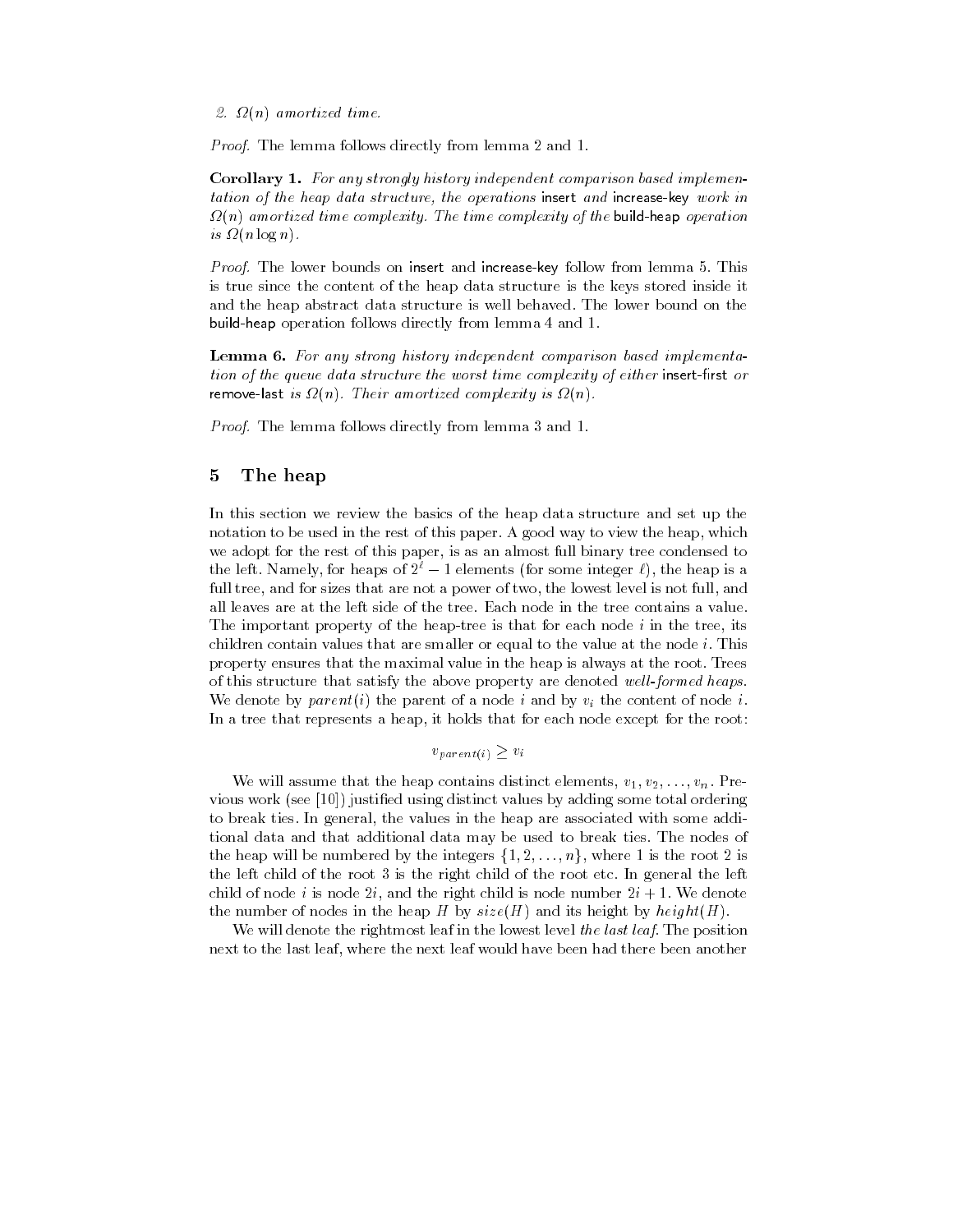

Fig. 1. The height of this heap is 4. The path to the last leaf is drawn in bold. In this example, the path to the first vacant place is the same except for the last edge.

value is called the -rst vacant place- These terms are depicted in gure - Given a heap H and a node i in the heap, we use  $H^i$  to denote the sub-heap (or subtree, containing the node t what will be descendants- I ditiitimely the sub-heap rooted by the left child of t is denoted  $H_L^*$  and the sub-heap rooted by the right child is denoted  $H_R^+$  The standard implementation of a heap is described in  $[\mathfrak{d}].$ 

### Uniform heaps and basic machinery

In this section we investigate some properties of randomized heaps and present the basic machinery required for making heaps History independent- One of the properties we prove in this section is that the following distributions are equal on any given *n* distinct values  $v_1, \ldots, v_n$ .

 $\blacktriangleright$  recent  $\mathcal{L}_{\text{max}}$  is a function at random a heap among an possible heaps with values  $v_1, \ldots, v_n$ .

 $\blacksquare$  received  $\blacksquare$  . Their uniformly at random a permutation on the values  $\verb|v|$  ,  $\blacksquare$  ,  $\blacksquare$ Place the values in an (almost) full tree according to their order in the permutation-buildheap on the tree-processes and the tree-

Note that the shape of a size  $n$  heap does not depend on the values contained in the heap-is is almost with the full test the military of the distribution and distributions. above consider the placement of the  $n$  values in this tree.

In order to investigate the above distributions, we start by presenting a procedure that inverte the buildheap operation see . It was possible the definition of buildheap is a march buildheap is a manytoone functional inverse of a given a given heap is not unique- We would like to devise a randomized inverting procedure build-neap  $\lceil H \rceil$  that gets a heap H of size n as input and outputs a uniformly chosen inverse of H under the function build hopp such an inverse is a permu- $\alpha$  values  $v_1, \ldots, v_n$  satisfying build-fieap $(v_{\pi(1)}, \ldots, v_{\pi(n)}) = H \cdot W$ turns out that a good understanding of the procedure build-neap - is useful both for analyzing History independent heaps and also for the actual construction of its operations-

Recall that the procedure build-heap invokes the procedure heapify repeatedly in a bottomup order on all vertices in the heap- The inverse procedure build neap the nvokes a randomized procedure neapity to mail vertices in the heap in the  $\alpha$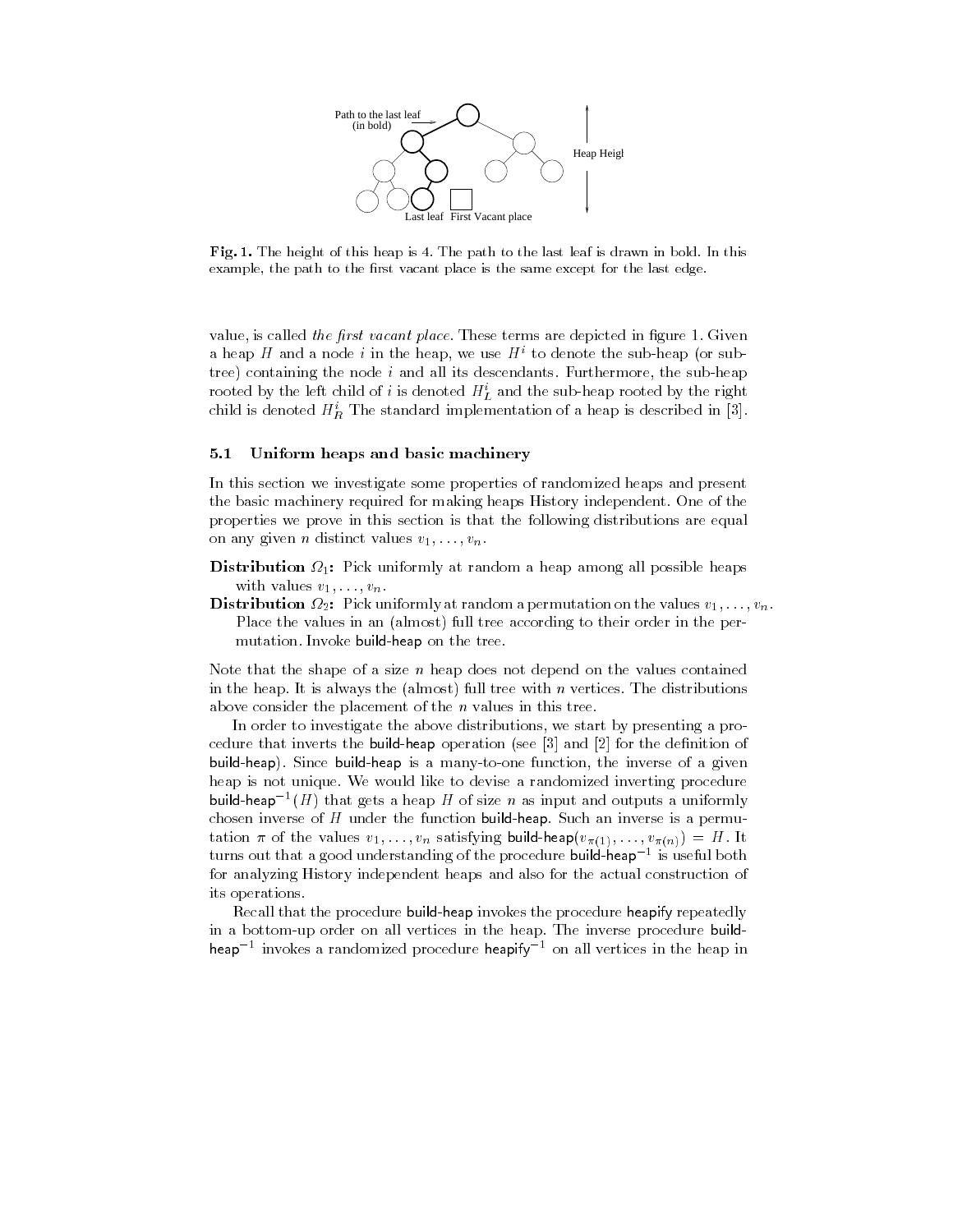

**Fig. 2.** An example of invoking neapify  $^-(H, 10)$ . Node number 10 is the node that contains the value 2. In (b) we can see the output of invoking heapify<sup> $-1$ </sup> on the proper heap in (a). The value 2 is put at the root, the path from the root to the father of 2 is shifted down. Note that the two sub-trees in (b) are still well-formed heaps. Applying Heapify on  $(b)$  will cause the value 2 at the root to float down back to its position in the original  $H$  as in (a)

a topbottom order i-e- from the roots to the leaves- We begin by de ning the randomized procedure neapity full list procedure is a major player in most of the constructions in this paper.

Recall that heapify gets a node and two well-formed heaps as sub-trees of this node and it returns a uni ed wellformed heap by oating the value of the node down always the inverse with the larger child-child-child-child-child-child-child-child-child-child-child-childa proper heap H- It returns a tree such that at the root hour that the at a random. value from the nodes in the heap and the two sub-trees of the root are wellformed subheaps- The output tree satis es the property that if we run heapify on it, we get the heap in back- we make the random selection explicit and let the procedure heapify<sup>-1</sup> get as input both the input heap H and also the random choice of an element to be placed at the root-

The operation of heapily  $\overline{\phantom{a}}$  on input  $\overline{H}, \overline{v}$  is as follows. The value  $v_i$  of the node  $i$  in  $H$  is put in the root and the values in all the path from the root to node <sup>i</sup> are shifted down so as to ll the vacant node <sup>i</sup> and make room for the value i at the root- rile resulting tree is returned as the output- het us filetcheck that the result is ne syntactically i-e- that the two subtrees of the root are well-to check that for the form that for any node that for any node that for any node that for any node th values of its children are smaller or equal to its own value- For all vertices that are not on the shifted path this property is guaranteed by the fact that the tree was a heap before the shifts-the state in the lower notes in the last lower pathology  $\mathcal{A}$ the value that was shifted into node  $i$  is the value that was held in its parent. This value is at least as large as <sup>v</sup> and thus at least as large as the values at the children of house i-finally consider all other house on this path- one of their children is a vertex of the path, and was their child before the shift and cannot contain a larger value- The other child was a grandchild in the original heap and cannot contain a smaller value as well-

*Claim.* Let *n* be an integer and H be any heap of size *n*, then for any  $1 \leq i \leq n$ ,

heapify 
$$
(heapify^{-1}(H, i)) = H
$$
.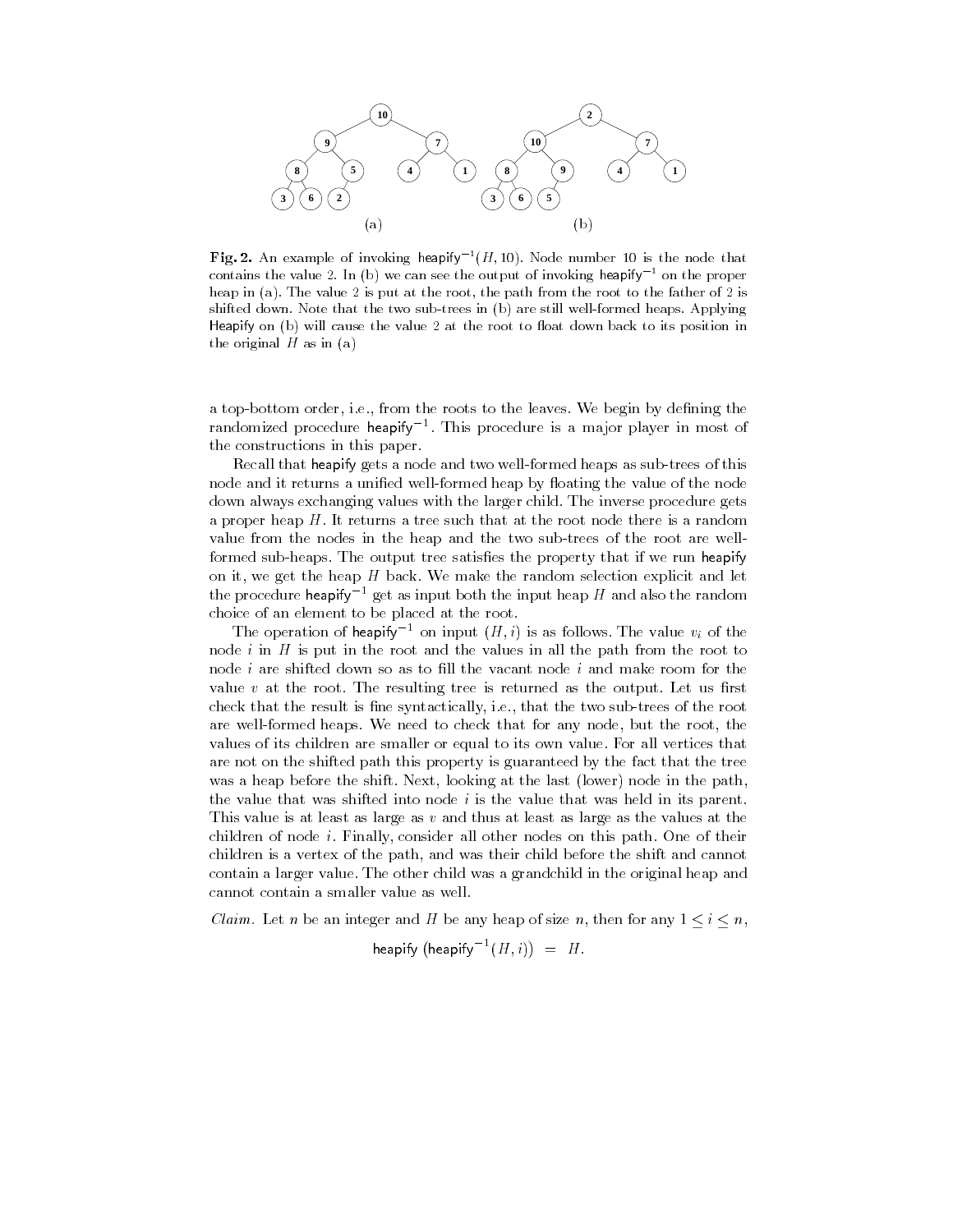```
procedure build-heap \lceil H \rceil : \mathbf{H}eap) : Tree
begin
1. if (size(H) = 1) then return(H)\mathbf 2 .
        Choose a node i uniformly at random among the nodes in the heap H.
B \leftarrow heapity (H, i)4.       Keturn \mathit{I}\mathit{KLE}(root(H ), build-heap \lceil (H_L) \rceil, build-heap \lceil (H_R) \rceilend
```
 $\mathbf{r}$  ig. 3. The procedure build-neap  $\mathbf{r}(H)$ 

*Proof.* Proof omitted (the proof appears in  $[2]$ ).

An example of invoking neapify  $^{-}$  (H  $_{i}$  ) is depicted in figure 2 . The complexity  $^{-}$ of heapify  $\lceil (H, t) \rceil$  is linear in the difference between the height of node  $i$  and the height of the input heap (or sub-heap), since this is the length of the shifted path. Namely, the complexity of neapify  $\lceil (H, i) \rceil$  is  $O(\frac{neq}{n}$  if  $H) = \frac{neq}{n}$ 

Using heapify  $\lceil (H, i) \rceil$  we now describe the procedure build-heap  $\lceil (H) \rceil$ , a randomized algorithm for inverting the buildheap procedure- The output of the algorithm is a permutation of the heap values in the same (almost) full binary tree  $I$  underlying the given neap  $H$ . The procedure build-neap  $\tilde{\ }$  is given in Figure  $\sigma$ . In this procedure we denote by The  $E$  (root, T<sub>L</sub>, TR) the tree obtained by using node "root" as the root and assigning the tree  $T_L$  as its left child and the tree  $I_R$  as its right child. The procedure build-heap  $\hat{\ }$  is recursive. It uses a pre-order traversal in which the root is visited first (and  $\emph{neapify}$   $\,$  is invoked)  $\,$ and then the left and right sub-heaps are inverted by applying build-heap<sup>-1</sup> recursively.

*Claim.* For any heap  $H$  and for any random choices of the procedure buildheap

build-heap (build-heap
$$
^{-1}(H)
$$
) = H

**I** FOOI SKETCH: The claim follows from the fact that for any  $i$  and a neap  $H$ , heapify (heapify  $^{-1}(H, i)$ ) = H, and from the fact that the traversal order is reversed. The heapify operations cancel one by one the heapify foperations performed on  $H$  in the reversed order and the same heap  $H$  is built back from the leaves to the root.  $\Box$ 

In what follows it will sometimes be convenient to make an explicit notation of the randomness used by build-neap  $\bar{\ }$ . In each invocation of the (recursive)  $\bar{\ }$ procedure a node is chosen uniformly in the current subheap- The procedure build-heap<sup>-1</sup> can be thought of as a traversal of the graph from top to bottom, level by level, visiting the nodes of each level one by one and for each traversed node *i*, the procedure chooses uniformly at random a node  $x_i$  in the sub-heap  $H^+$  and invokes neapify  $\pi^+(H^+,x_i)$ . Thus, the random choices of this algorithm include a list of n choices  $(x_1, \ldots, x_n)$  such that for each node i in the heap,  $1 \leq i \leq n$ , the chosen node  $x_i$  is in its sub-tree. The  $x_i$ 's are independent of the actual values in the heap- They are randomized choices of locations in the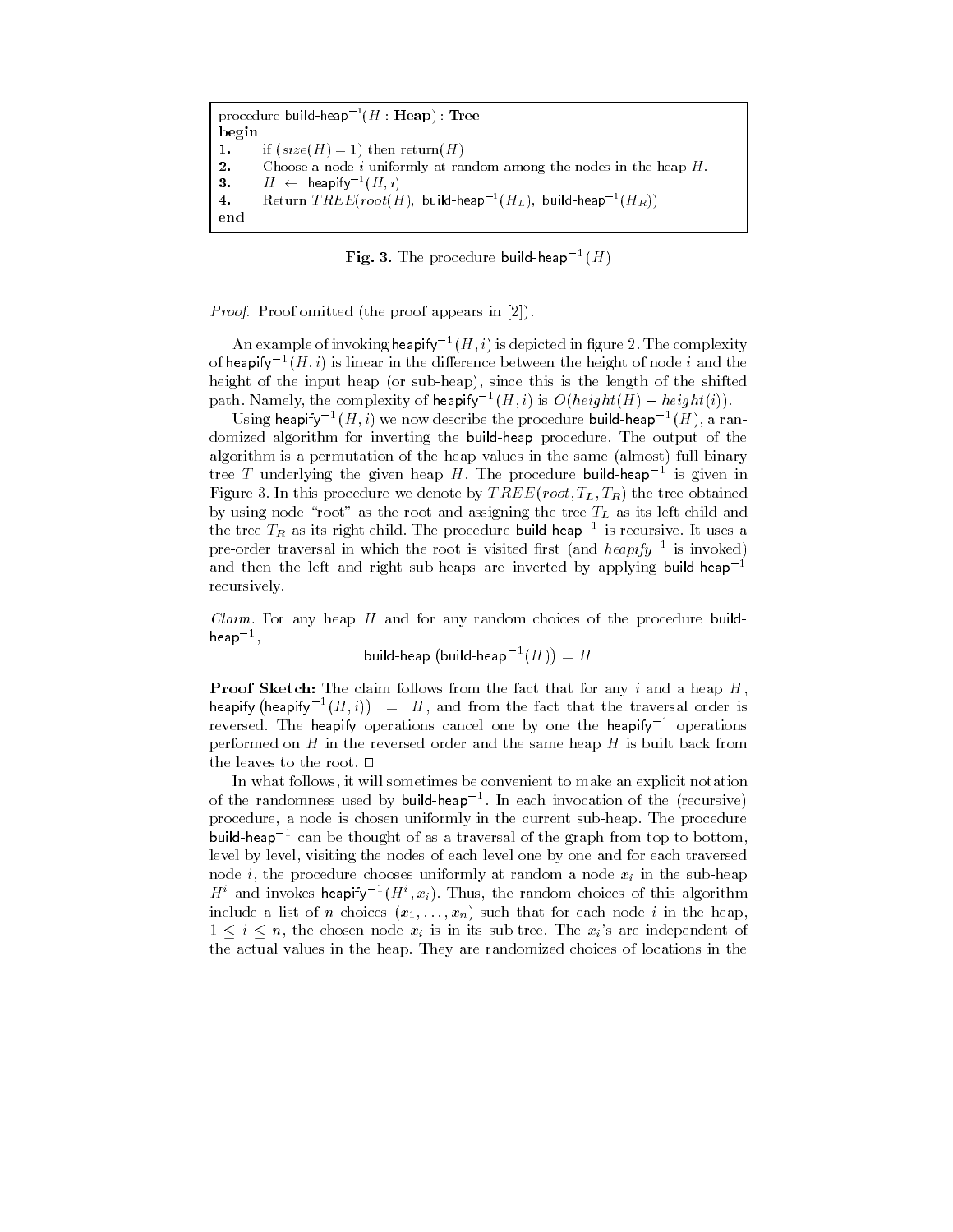$\mathbf{r}_i$  ,  $\mathbf{r}_i$  ,  $\mathbf{r}_i$  is that for any leaf  $\mathbf{r}_i$  is that  $\mathbf{r}_i$  is the set  $\mathbf{r}_i$ is only one hode in the sub-heap  $H^+$ . The vector  $(x_1, \ldots, x_n)$  is called proper if for all  $i, i \leq i \leq n$ , it holds that  $x_i$  is a node in the heap  $H^i$ . We will sometimes let the procedure build-neap  $\tau(\pi)$  get its random choices explicitly in the input and use the notation build-neap  $\tau(H, (x_1, \ldots, x_n))$ .

We are now ready to prove some basic lemmas regarding random heaps with n distinct nature in the following follows we delive by it we set of the set permutations on the values  $v_1, v_2, \ldots, v_n$ .

**Lemma** 7. Each permutation  $\pi \in H(n)$  has one and only one heap H and a proper vector  $\bm{X}_n = (x_1, \ldots, x_n)$  such that  $(v_{\pi(1)}, \ldots, v_{\pi(n)}) =$  build-heap  $\lnot (H, \bm{X}_n)$ .

*Proof.* Proof omitted (the proof appears in  $[2]$ ).

 $\sim$  Corollary  $\omega$ ,  $\eta$  if is picked up uniformity among an possible heaps with the sume content then  $T =$  build-heap<sup>-1</sup>(H) is a uniform distribution over all  $\pi \in H(n)$ .

rection in anothing for any permutation of in supportantly field a permutation of that satisfies build-neap( $v_{\pi(1)}, \ldots, v_{\pi(n)}$ ) =  $\pi$ , there is a unique random vec- $\mathbf{v}$  ,  $\mathbf{v}$  ,  $\mathbf{v}$  ,  $\mathbf{v}$  and  $\mathbf{v}$  random permutation-matrix function-depending  $\mathbf{v}$ the same probability-theory a lo chosen uniformly which we permutation in supported to the since the chosen uniformly which he corollary follows-

**Lemma o.** Let n be an integer and  $v_1, \ldots, v_n$  be a set of n assumed values. Then, for heap H that contains the values  $v_1, \ldots, v_n$  it holds that:

$$
Pr[\pi \in \Pi(n) : \text{build-heap}(v_{\pi(1)}, v_{\pi(2)}, \ldots, v_{\pi(n)}) = H] = p(H)
$$

Where  $p(H)$  is a function depending only on n (the size of H). Furthermore,  $p(H) = N(H)/\vert \Pi(n) \vert$  where  $N(H)$  can be defined recursively as follows:

$$
N(H) = \begin{cases} 1 & if \text{ size}(H) = 1 \\ size(H) \cdot N(H_L) \cdot N(H_R) & otherwise \end{cases}
$$

*FOOf* For any *H* the probability that build-neap( $v_{\pi(1)}, v_{\pi(2)}, \ldots, v_{\pi(n)}) = H$ is the probability that the permutation  $\boldsymbol{n}$  belongs to support  $\boldsymbol{n+1}$  incode any to lemma , the size of support is the size sums for usige possible headp in this follows from the fact that any random vector  $(x_1, x_2, \ldots, x_n)$  result in different permutation in support(H) and each permutation in support(H) has a vector that yield it. The size of supportles, is exactly the number of possible random. proper vectors. This hallocreation can be formulated recursively as  $N+1$  as  $N+1$ only on the size of the heapt with probability for the heap now follows-

Corollary **3.** The following distributions  $\Omega_1$  and  $\Omega_2$  are equal.

- Distribution Pick uniformly at random a heap among al l possible heaps with values  $v_1, \ldots, v_n$ .
- **Distribution**  $\Omega_2$ : Pick uniformly at random permutation  $\pi \in H(n)$  and invoke build-lieap( $v_{\pi(1)}, v_{\pi(2)}, \ldots, v_{\pi(n)}$ ).

*Proof.* As shown in lemma 8, distribution  $\Omega_2$  gives all heaps containing the values  $v_1, \ldots, v_n$  the same probability. By definition, this is also the case in  $v_1$ .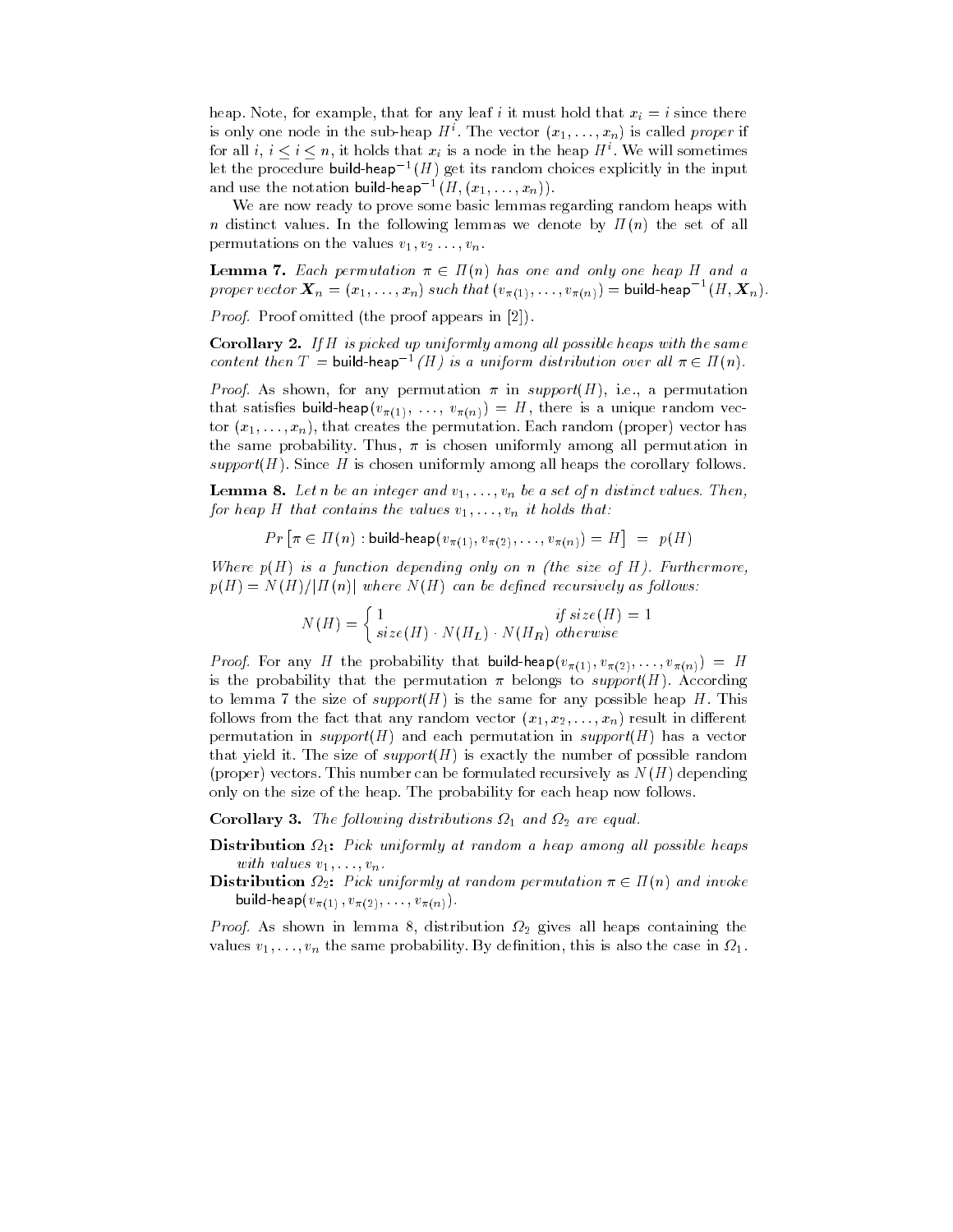### 6 Building and maintaining History independent Heap

In this section we present our main theorem and provide some overview of the province and functional in province in  $\mathbb{F}_p$ 

**Theorem I.** There exists a History independent implementation of the heap  $data$  structure with the following time complexity. The worst case complexity of the build-heap operation is  $O(n)$ . The worst case complexity of the increasekey operation is  $O(\log n)$ . The expected time complexity of the operations insert and extract-max is  $O(\log n)$ , where expectation is taken over all possible random choices made by the implementation

Our goal is to provide an implementation of the operations build-heap, insert, extract-max, and increase-key that maintains history independence without incurring and cost on the cost of time control time complexity-time complexity-time complexity-time complexity-time complexity-time complexity-time complexity-time complexity-time control time complexity-time complexity-time independence by preserving the uniformity of the heap- When we create a heap we create a uniform heal health health health health health health health health health health health health h eration on the heap assumes that the input heap is uniform and the operation maintains the property that the output heap is still uniform for the new content-Thus, whatever series of operation is used to create the heap with the current content, the output heap is a uniform heap with the given content-mean internal that the memory layout is history independent and the set of operations make the heap History independent- The rest of the proof describes the implementa tion for each of the state  $\mathcal{L}$  the main follows we try to highlight the main follows we try to highlight the main follows we try to highlight the main follows we try to highlight the main follows we try to highlight t issues- The full implementation with proof of history independence and time complexity analysis is given in  $[2]$ .

The operation build-heap This is the simplest since time complexity  $O(n)$  is allowed- out on he had at random we permute them uniformly at random and run the press referred and machinery country from section and section research the basic machinery from the section can be shown to yield a uniformly chosen heap on the input values-

The operation increase-key Here we extend the operation to allow both increasing and decreasing the given value- This extension is useful when implementing the other the operations- To increase a key the standard implementation turns out to work well is maintained to work well in the uniformity of the uniformity of the distribution on the distribution on the uniformity of the distribution on the distribution on the uniformity of the distribution on the current mongo me moneture a moje is in the age it is enough the theory and the theory in scenario is appropriate for the procedure heapify and that uniformity is preserved.

### The operation extract-Max

We start with a naive implementation of extract-max which we call extract- $\ldots$ ,  $\ldots$  is the implementation has complement of  $\ldots$  of course, and is not an acceptable complexity for the extractmax operation but this rst construction will be later modified to modified the real History independent modified with the real  $\sim$ procedure extract-max-try-1 goes as follows. We run build-neap  $\pm$  on the heap  $H$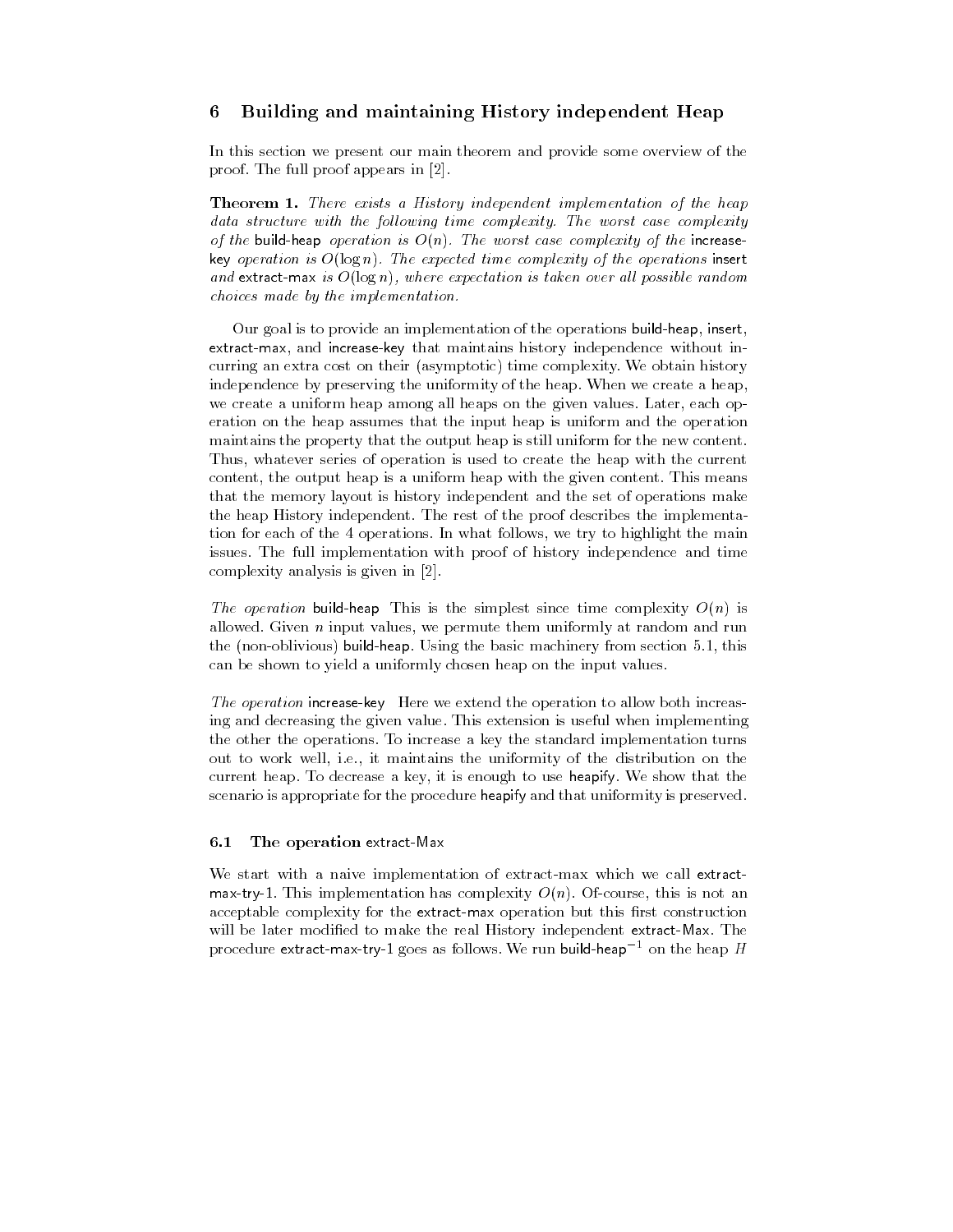procedure extractionally appear assumption as a supbegin Choose uniformly at random a proper randomization vector x---xn for the procedure build-neap f.  $I = D$ uild-neap  $(H, (x_1, x_2, \ldots, x_{n+1}))$ 3. Let T' be the tree obtained by removing the last node with value  $v_i$  from T 4.  $H' = \text{build-} \text{heap}(T')$ 5. if  $v_i$  is the maximum then return  $(H')$ . Otherwise: 6. Modify the value at the root to  $v_i$ . 7.  $H'' = \text{heapify}(H, 1)$  (i.e. apply heapify on the root) 8. Return  $(H'')$ end

 $\mathbf{r}$  ig.  $\mathbf{r}$  . The procedure extractminax-try-1

to get a uniform permutation we are not a values-remove the remove the value at the last leaf  $\mathbb{Z}_{n+k+1}$  , there this step we get a uniformly energy permutation of the  $\alpha$  values excluding the one we have removed-curriculty we full weils we have on  $\sum_{i=1}^n$  values to give a uniformly chosen heap among the heaps without  $\sum_{i=1}^n$  $\ldots$   $\ldots$  is the maximal value then we are done. Statistic, we continue by re- $P^{100,111}$  the value at the root (the maximum) with the value  $v_{\pi+1}$  and running  $\sum_{n=1}^{\infty}$  on the resulting tree to allow the value  $\alpha^{(n+1)}$  down and get a well formed heap- We will show that this process results in a uniformly chosen heap with the maximum value-  $\frac{1}{2}$  and  $\frac{1}{2}$  and  $\frac{1}{2}$  and  $\frac{1}{2}$  and  $\frac{1}{2}$  and  $\frac{1}{2}$ appears in the contract of the contract of the contract of the contract of the contract of the contract of the

The time consuming lines of the procedure extract-max-try-1 are lines  $2.3$ . and 4 in which we un-build the heap, remove the last leaf and then build it back again- The next step is to note that many of the steps executed are redundant-In particular, build-neap  $\hat{\ }$  runs heapify  $\hat{\ }$  on each node of the heap from top to bottom-after after removing the last node after the last node after  $\mu$  and  $\mu$ node of the heap from bottom to top- These operations cancel each other except for the removed leaf that causes a distortion in the reversed operation- We rst claim that it is enough to run heapify<sup>-1</sup> and heapify on the nodes that belong to the path from the root to the last leaf-care requires some care this require the outcome is a procedure with time complexity  $O(\log^2 n)$ , since heapify<sup>-1</sup> and heapify both requires logarithmic time and we need to run them on  $O(\log n)$ nodes-

By now, we have an implementation of extract-max requiring worst case time  $O(\log^+ n)$ . Our last step is to check exactly how the heap is modified by each of these neaphy – and neaphy invocations. It turns out that we may save more operations by running these only on vertices "that affect the identity of the last leaf- Identifying these vertices require some technical work but it turns out that their number equals the height of the vertex that is moved to the last leaf by build-neap to Analysis of the expected height of this vertex in our scenario gives a constant number. Thus, on average, we only need to perform neapify  $\hspace{0.1mm}$